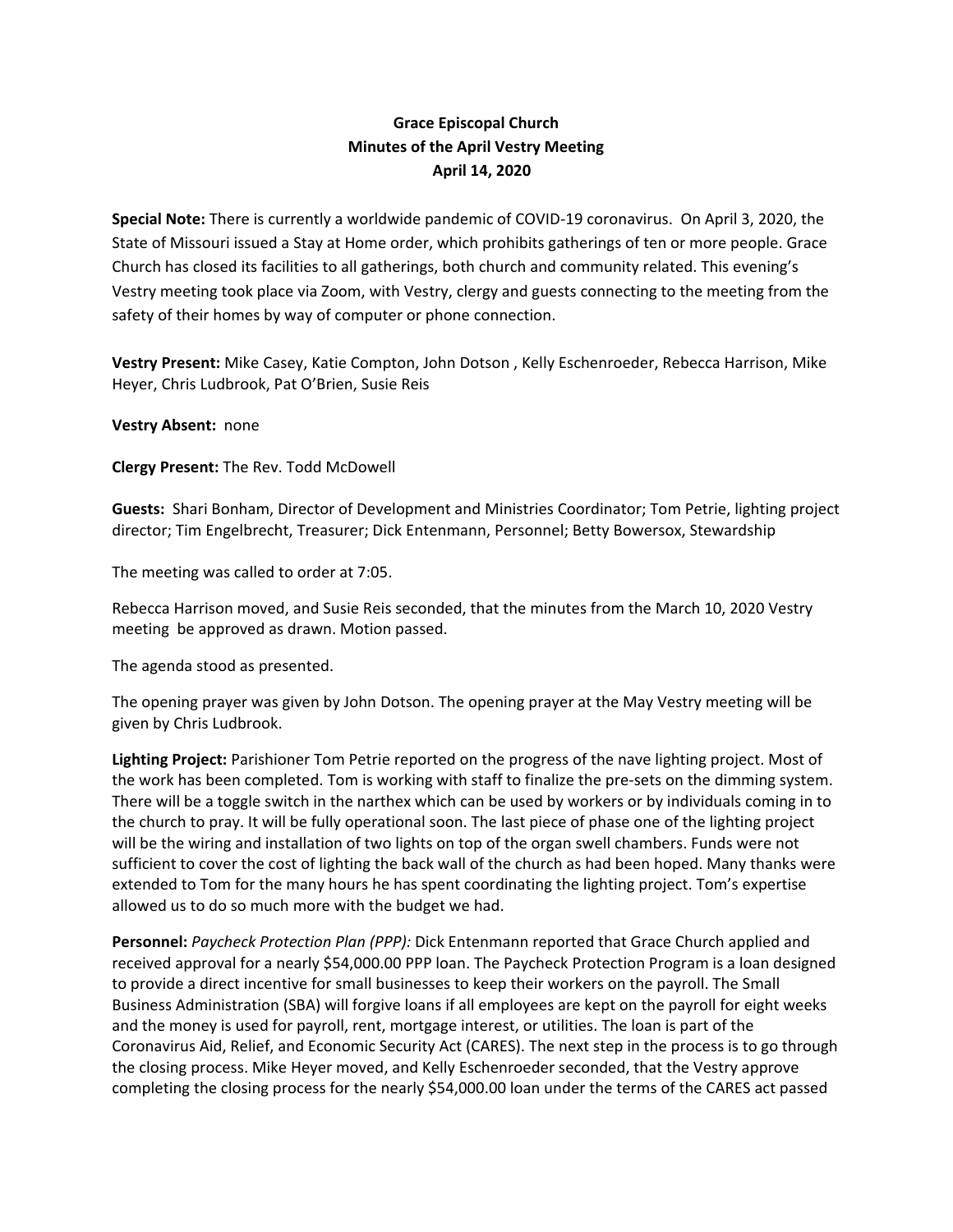by Congress. Motion passed. Tim Engelbrecht extended thanks to Shari Bonham, Dick Entenmann and Mike Heyer for their help in calculating the dollar amount for the loan application.

**Five Marks of Mission:** Ministries of Governance, Administration, Stewardship and Facility:  *Financial Report:* Tim Engelbrecht reported that the Finance Committee met last week. The committee reviewed the CARES Act loan application and the March Financials. Tim noted that the Diocese of Missouri is allowing churches to defer monthly Diocesan assessment payments until July 1, and that the Church Pension Fund is waiving up to two months of pension assessments. Grace's diocesan assessment is about \$5,200.00 per month, and the pension assessment is about \$1,500.00 per month.

Tim presented the financial report for the month ending March 31, 2020. Pledge Income for the month of March was \$23,983, which was \$4,903 below budget. YTD Pledge Income was \$112,001 versus the budgeted amount of \$119,913. Total Revenues for the month were \$41,209, which was \$7,578 below budget. YTD Total Revenues were \$164,980 which was \$14,249 below budget. Total Expenses for March were \$59,642, which was \$9,259 above budget. YTD Expenses were \$155,944, which was \$4,396 above budget. Net Revenue for March was (\$18,433), which was \$16,837 above the budgeted amount of (\$1596). YTD Net Revenue was \$9,036 versus the budgeted amount of \$27,683.

Tim noted that the last "in person" Sunday church service was held on March 15. It is not yet clear what the impact of the shutdown will be on Grace. Online giving has increased, which is helpful. One area of concern is the "Plate Offering", which funds Outreach. Cash and change placed in the offing plate funds the Plate Offering account. It is hoped that contributions will pick up when church resumes. A virtual plate offering solicitation was suggested. Tim let the Vestry know that any expenses that are not essential are being delayed or eliminated. The March financial report shows that the Diocesan assessment was not paid in March (deferred until July). Continuing education costs for the reminder of the year have been eliminated. Funds had been budgeted for part time help in April and May, but the help is no longer needed. That will help lower the actual expenses for those months. Dick Entenmann has programmed the HVAC to use the bare minimum of resources. Tim extended thanks to all parishioners who are able to keep up with their pledge payments. The cost of online giving was discussed. It was noted that there is no cost if a parishioner sets up an automatic payment with their bank as opposed to making a payment on the Grace website.

Mike Heyer moved, and Rebecca Harrison seconded, that the financial report for the month ending March 31, 2020 be received. Motion passed.

*Our Journey Continues:* Tim reported that \$318,197.00,which is nearly half of the amount pledged to the Our Journey Continues capital campaign, has been received. This is very encouraging, as the campaign is only one year into a three year campaign. Tim has been moving funds received to the appropriate accounts on a quarterly basis. Rebecca Harrison moved, and Mike Heyer seconded, that the following funds received over the last quarter be allocated as follows: \$1,679.48 to the Legacy Fund – Outreach account, \$1,679.48 to the Capital Reserve Debt Reduction account, and \$11,756.37 to the Legacy Fund – Building and Grounds account. Motion passed.

Proclaim the Good News: *Worship, Music:* Father Todd explained the process of pre‐recording church services. He extended thanks to Rachel Major and Tom Petrie for their work recording video and sound. There has been positive feedback from those who have watched the services. Various services have been made available via Zoom, which can be accessed by computer, smartphone, tablet or regular phone. Going forward, Zoom may be used for church services since the church is no longer available for filming. There will be a need for lay readers and singers beginning April 19 and continuing until the stay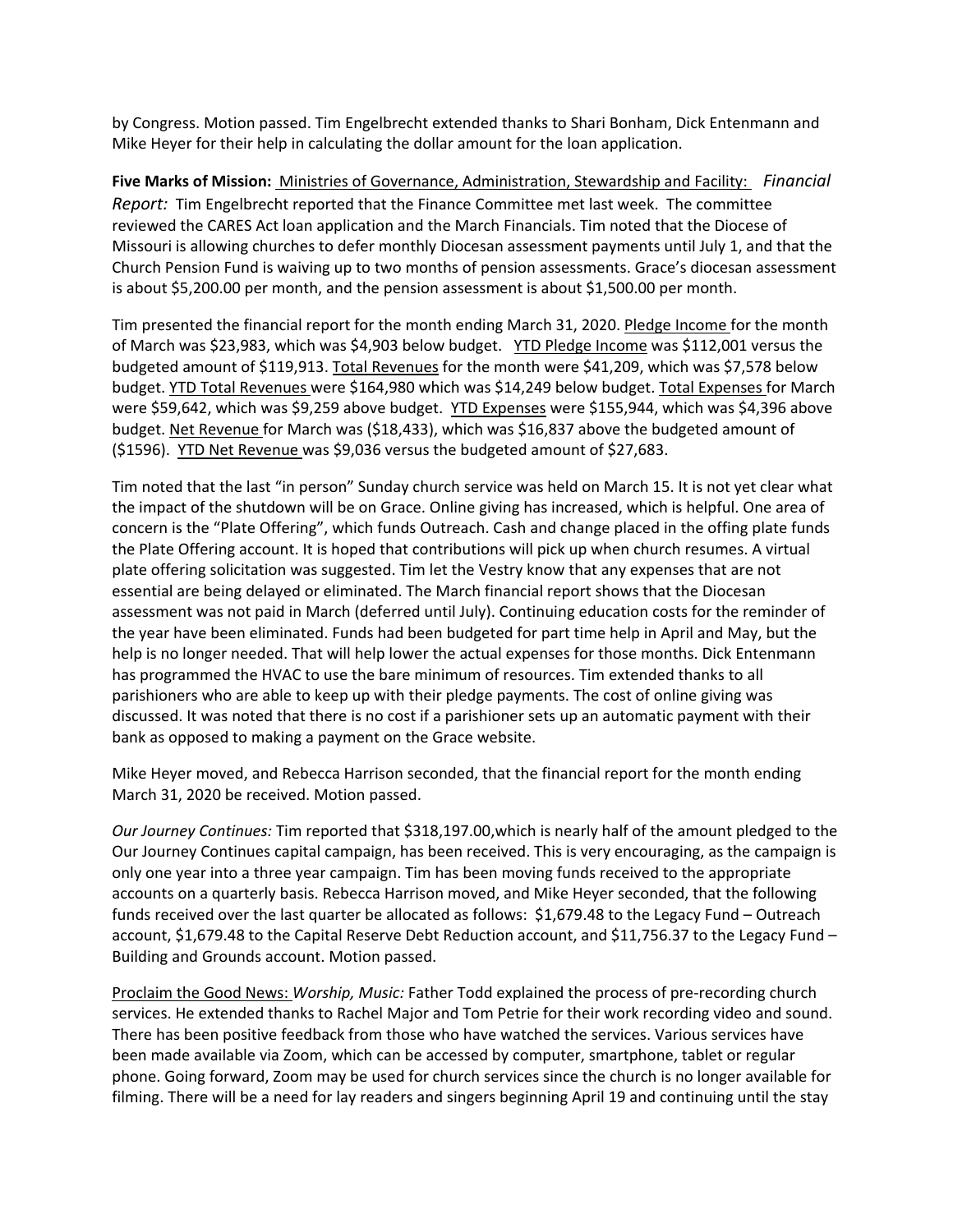at home order is lifted. Father Todd noted that worship, social gatherings and the business of the church has been able to continue because of Zoom. Invitations to join a Zoom meeting will be sent to parishioners via email.

Teach, Baptize and Nurture New Believers: *Invite, Welcome, Connect* : Shari Bonham hopes to find a way to invite non-parishioners who have viewed church services on-line to attend in person once church re-opens. Since there has been good online viewership, there was discussion about continuing to provide online services, but using upgraded equipment for recording. Tom Petrie will investigate the possibilities, but noted that there will be budget and manpower issues. Father Todd noted that the issue of Holy Sacraments has been discussed, and that Holy Sacraments cannot be received online. Shari Bonham took a class on creating podcasts at the most recent CEEP conference. Grace's IT support company can help her create podcasts. Online viewership can be counted, but the identity of listeners/viewers cannot. The national church has asked parishes to keep track of online viewers, but the format of record keeping has yet to be determined.

Respond to Human Need, Seek to Transform Unjust Structures: *Outreach Programs, Activities:* Sue Nixon gave a brief report on Kirk Care. Requests for food assistance has increased over the years, with 1,366 families being served in 2015 and 1,820 families being served in 2019. There has not been a noticeable increase in demand for food since the start of the COVID‐19 pandemic.

Safeguarding Integrity of Creation: Shari Bonham reported that about \$300.00 was raised for the church school youth Lenten project to donate beehives through Heifer International. Projects that were cut short by the shutdown can be reinstated once church reopens.

**Junior Warden Report**: Junior Warden Rebecca Harrison reported that the fire alarm system has been sending alarm messages to Shari Bonham and Tim Engelbrecht daily between 8:30 and 9:00 am. A wi‐fi update to the fire alarm panel will fix the problem. Some of the cost will be offset by the elimination of a land line which will no longer be needed after the upgrade.

Rebecca noted that while the pews were removed for the painting and lighting project, the floors were cleaned and waxed. The parish hall and Lab School hallway were also waxed.

Rebecca extended thanks to Bill Cadwallader for cleaning and painting the chapel.

Volunteers continue to weed the flower beds. Mowing has begun for the season.

The painters were told not to move the organ pipes during the painting project, but did so anyway. It has yet to be determined if the pipes will need to be repaired, or if a routine annual tuning will put them back in tune.

The irrigation system will be turned on, but watering will not start until needed. Backflow valves for the sprinkler and boiler were both checked in the fall.

Walter Knoll Florist has suspended operations, so there may be issues with replacement of bushes. Three bids will be solicitated for upgrading the fire alarm system. When received, bids will be sent to the Executive Committee.

**Senior Warden Report:** The Vestry had planned to move forward with action steps pertaining to the long term goals developed at the 2020 Vestry retreat, but actions will be put on hold for the time being. Mike Heyer reported that the 2020 youth mission trip will not take place this year due to the Covid‐19 outbreak. Plans are to go to West Bend WI in 2021. It is the custom of Grace Church to use funds raised in support of the mission trip to make a donation of \$1,500.00 to the church that hosts the missioners and a donation of \$1,500.00 to Habitat for Humanity. In light of the fact that the mission trip will not take place, a donation of \$3,000.00 will be made to Kirk Care.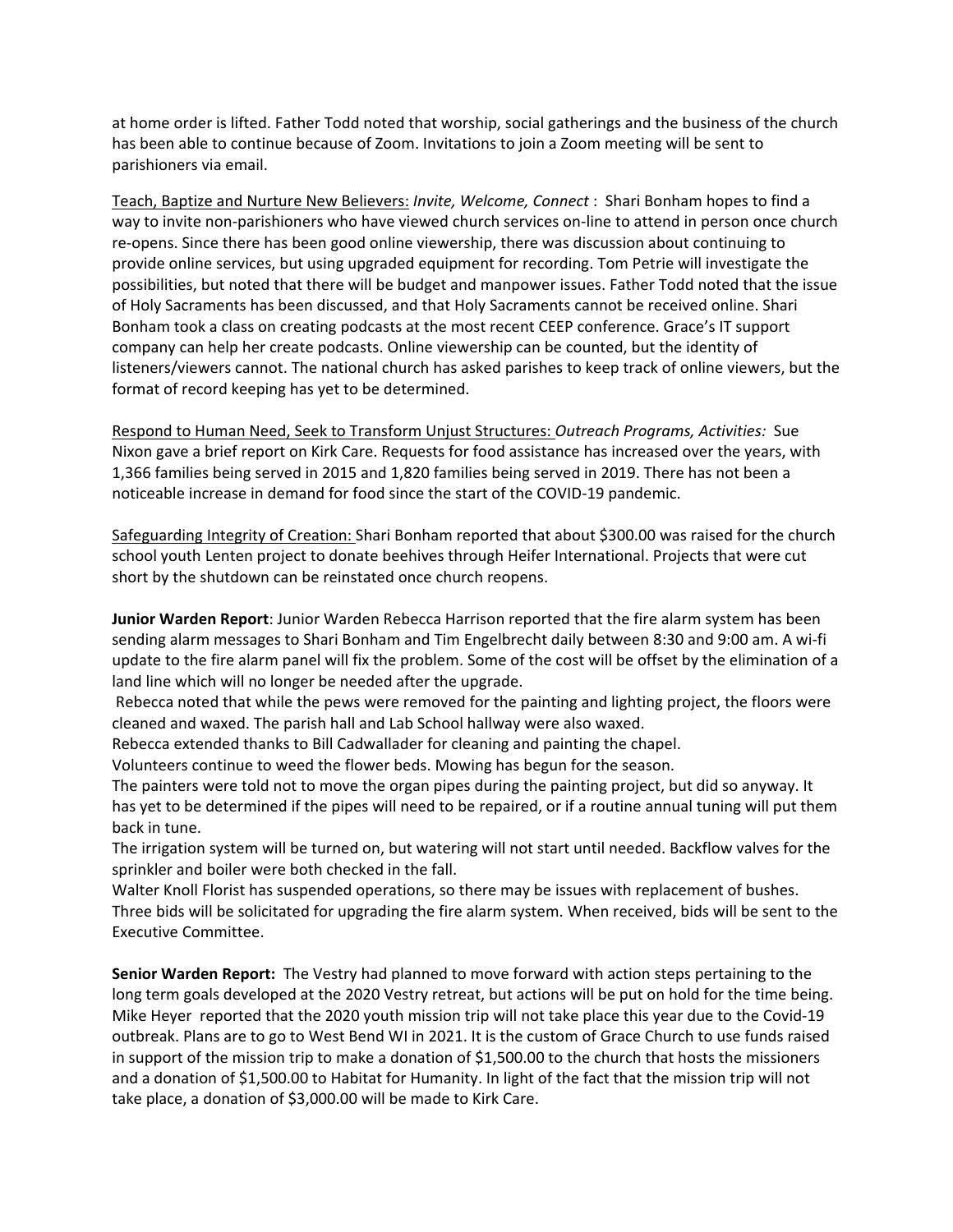The Vestry has been asked to make contact with parishioners during this time of social distancing. Vestry members have been assigned a page from the parish directory as their contact list. Vestry members are asked to let Shari know if there are emails or phone numbers that don't work, and to let Father Todd know of any pastoral concerns. Contact should be made once a month while the shutdown remains in place.

**Report of the Rector:** Father Todd updated the Vestry on how some elderly parishioners are doing, as well as deaths in the parish.

Father Todd will be serving as a chaplain at the temporary morgue which has been set up in Earth City in response to the Covid‐19 outbreak. He will be present on Monday afternoons from 1:00 to 4:00. Father Todd noted that continuing education for the remainder of 2020 will be cancelled so the expenses will not be incurred.

Father Todd extended thanks to Bill Cadwallader for the painting and cleaning of the chapel. Father Todd noted that the church by-laws dictate that Vestry meetings are to take place at Grace Church, 514 E Argonne. Mike Heyer moved, and Susie Reis seconded, that the Vestry approve allowing Vestry meetings to take place via Zoom conference or other electronic means if the Vestry is unable to meet in person at 514 E Argonne. Motion passed.

The evenings meeting concluded with a reading of Compline.

Susie Reis moved, and Rebecca Harrison seconded, that the meeting adjourn. Motion passed.

Meeting adjourned at 9:30.

Respectfully submitted

Sue Nixon Secretary of the Vestry